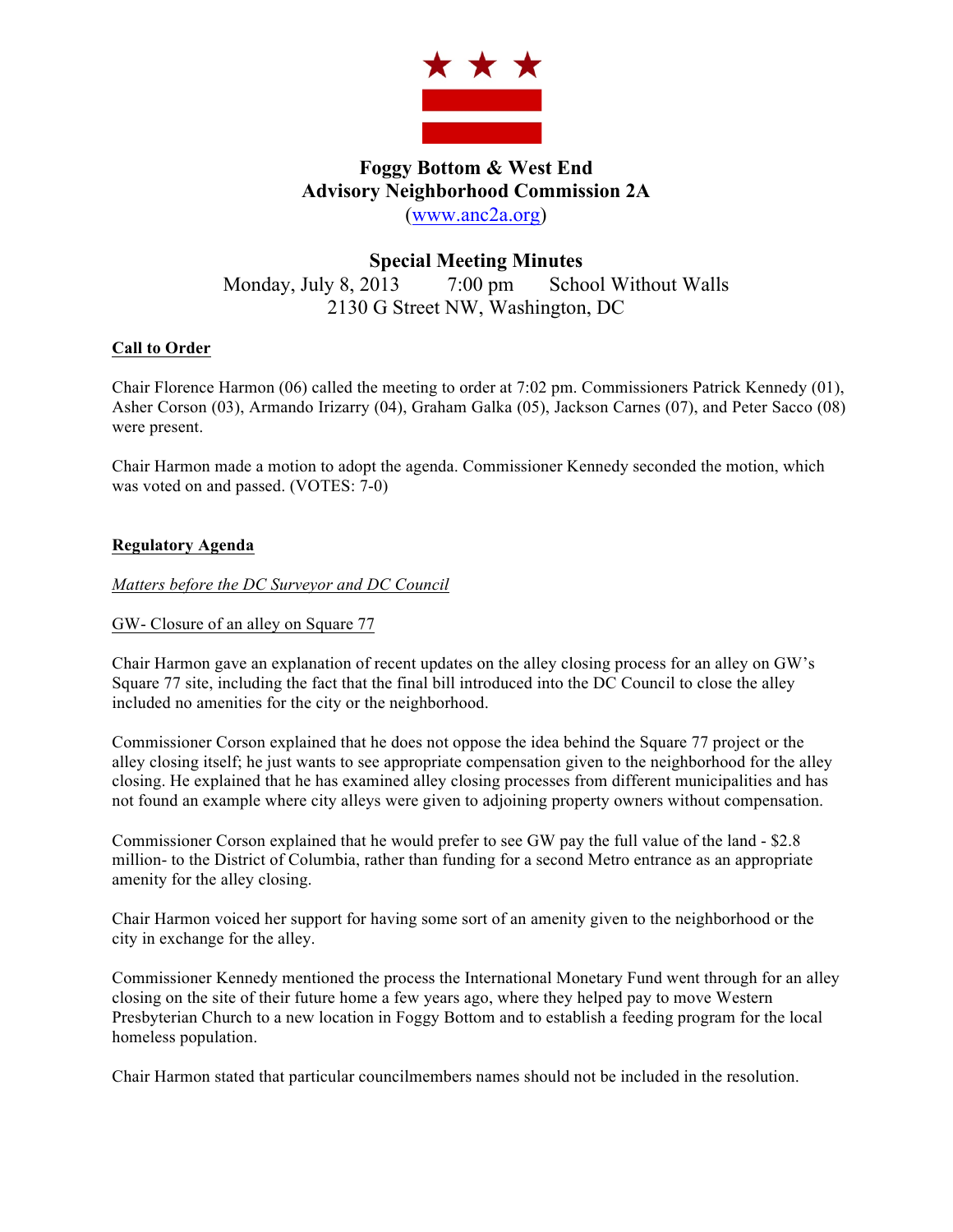Dina Modianot-Fox, a local resident, supported the inclusion of a clause in an ANC 2A resolution that tells council members about the large amount of construction projects GW is carrying out in the neighborhood right now, which block the streets and sidewalks.

Susi Cora from GW's Division of Operations explained that GW had already agreed to provide the neighborhood with certain amenities under the 2007 campus plan, and thus GW feels as though it does not have to give any additional amenities for the alley closing.

In crafting the resolution, Commissioner Corson stated that he wants the names of the councilmembers who were not supportive of the ANC's requests to be included in the resolution.

Multiple GW students present in the room voiced their support for the alley closing.

Commissioner Carnes moved to adopt the resolution as read. Commissioner Corson seconded the motion, which was voted on and passed. (VOTES: 6-0-0, Commissioner Sacco recused)

#### **Administrative Agenda**

#### Adoption of Minutes

Chair Harmon moved to adopt the April minutes, pending Gottlieb Simon's advice. Commissioner Kennedy seconded the motion, which was voted on and passed. (VOTES: 6-0-1, Commissioner Corson abstains)

Authorization of Funds for Legal Counsel

Chair Harmon moved to authorize ANC funds for legal counsel to advise on Square 77 alley closing legal issues in the amount of \$600. Commissioner Irizarry seconds this motion, which passes 6-0-0, Commissioner Sacco recused.

Chair Harmon adjourned the meeting at 8:30 pm.

#### **Attachment 1 – ANC 2A Resolution on Square 77 Alley Closing**

 $\mathcal{L}_\text{max} = \mathcal{L}_\text{max} = \mathcal{L}_\text{max} = \mathcal{L}_\text{max} = \mathcal{L}_\text{max} = \mathcal{L}_\text{max} = \mathcal{L}_\text{max} = \mathcal{L}_\text{max} = \mathcal{L}_\text{max} = \mathcal{L}_\text{max} = \mathcal{L}_\text{max} = \mathcal{L}_\text{max} = \mathcal{L}_\text{max} = \mathcal{L}_\text{max} = \mathcal{L}_\text{max} = \mathcal{L}_\text{max} = \mathcal{L}_\text{max} = \mathcal{L}_\text{max} = \mathcal{$ 

Government of the District of Columbia Foggy Bottom and West End Advisory Neighborhood Commission 2A

c/o West End Library 1101 24th St., N.W. Washington DC 20037

July 8, 2013

Phil Mendelson Chairman District of Columbia Council 1350 Pennsylvania Avenue, NW, Suite 102 Washington, DC 20004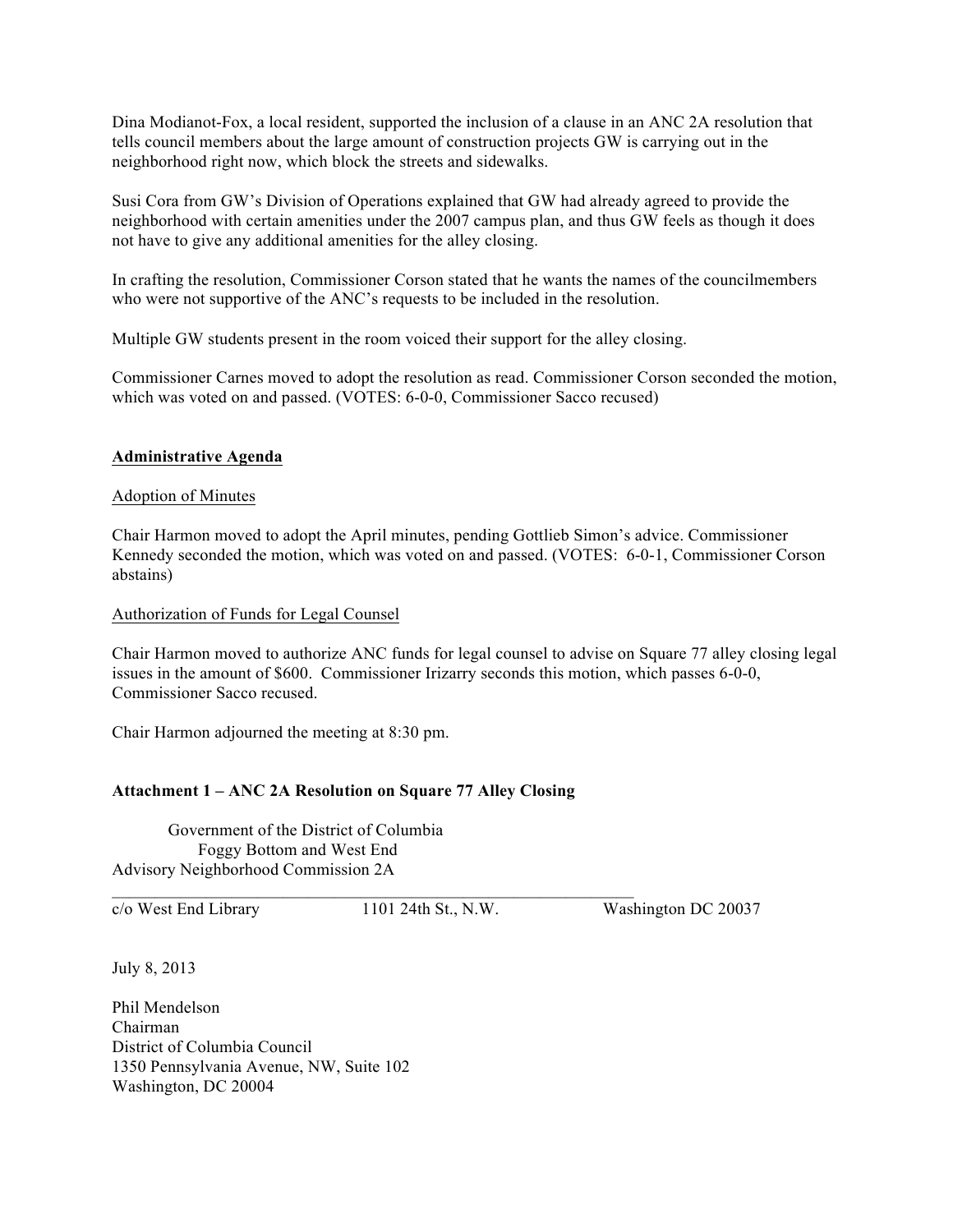Dear Chairman Mendelson:

At its duly noticed, Special Meeting on July 8, 2013 with seven of the eight commissioners present, constituting a quorum, the Foggy Bottom-West End Advisory Neighborhood Commission (ANC) 2A unanimously passed the following resolution.<sup>1</sup>

Whereas, ANC 2A passed a unanimous resolution on May 15, 2013 that ANC 2A conditionally supports The George Washington University's ("University" or "GWU") application for closing of a public alley in Square 77 provided sufficient amenities were provided to the community as the alley closing provides the University with public property valued at more than \$2.8 million;

Whereas, ANC 2A's unanimous resolution on May 15, 2013, noted the need for relief from (a) the burden of the additional congestion in the University's Square 77 Planned Unit Development ("PUD") Application (to the Zoning Commission) and (b) the adverse impacts imposed by the University on the Foggy Bottom-West End residential community;

Whereas, ANC 2A only recently became aware of the Council of the District of Columbia's ("Council") opposition to conditioning the Square 77 alley closing;

Whereas, there is inconsistency in the way that the Council has historically disposed of public alleys in the District of Columbia;

Whereas, ANC 2A seeks to be flexible and collaborative with Chairman Mendelson and other Council members, and ANC 2A reiterates its support for an appropriate public benefit to compensate the District for the transfer of public land valued at more than \$2.8 million to a private entity;

Whereas, time is needed to coordinate with the Council, in particular with local Councilman Evans and Chairman Mendelson, on appropriate benefits to the District and/or community for the transfer of more than \$2.8 million worth of public property to GWU, which would not impair GWU's development of its Square 77 PUD;

NOW THEREFORE BE IT RESOLVED that ANC 2A requests the DC Council at its second reading, scheduled for Wednesday, July 10, 2013, table Bill 20-156 about the permanent closing of a public alley in Square 77 until an agreement conditioning the closure is reached between ANC 2A and Council.

Sincerely,

Florence Harmon, ANC 2A Chair

 

- Cc: Commissioner Jackson Carnes, 2A07
- Cc: Councilmember Jack Evans, Ward 2
- Cc: Councilmember David Grosso, At-Large
- Cc: Councilmember David Catania, At-Large
- Cc: Councilmember Vincent Orange, At-Large

<sup>&</sup>lt;sup>1</sup> Commissioner Peter Sacco abstained from the vote; however, abstention would not affect the existence of a quorum.